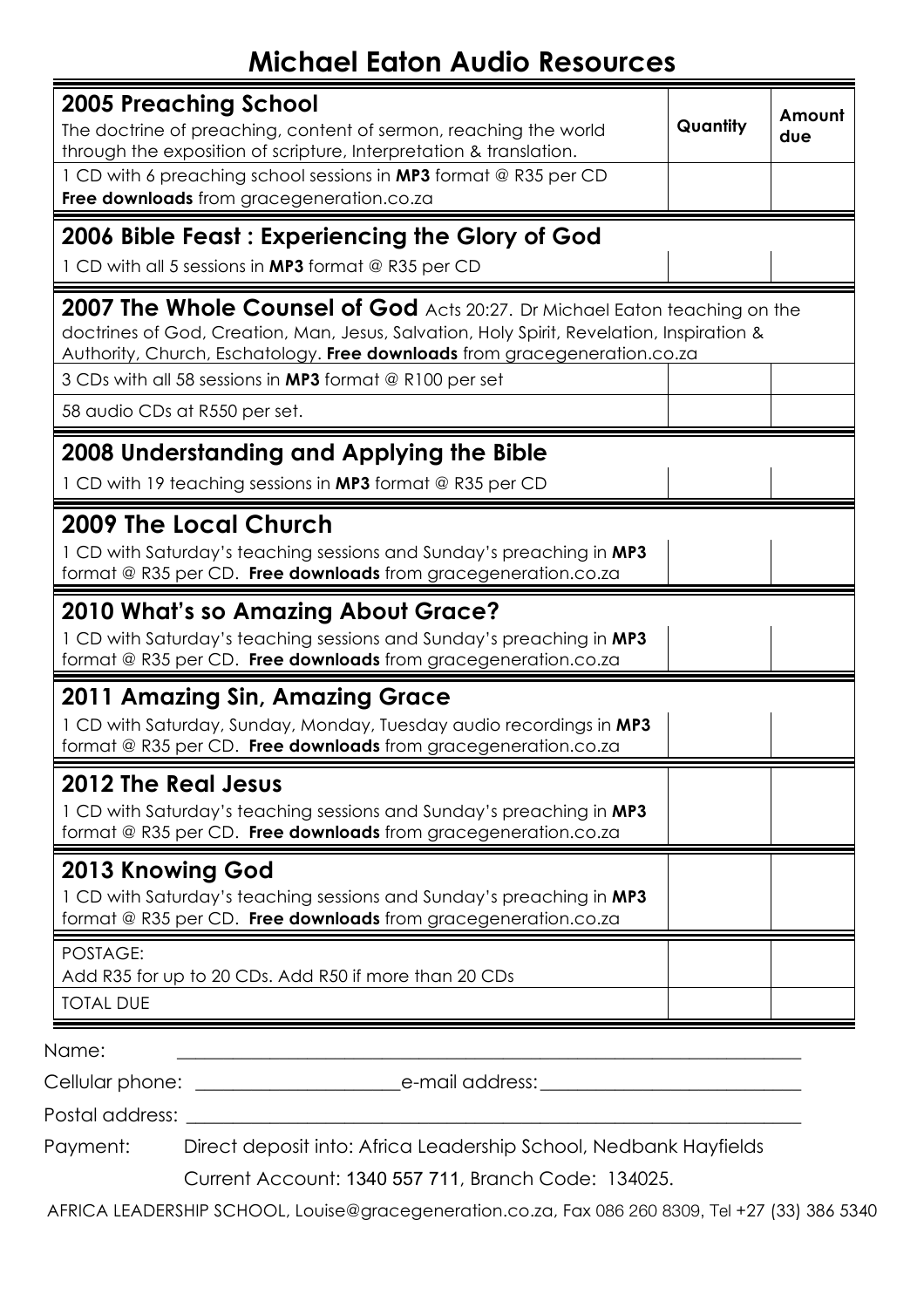## *INDIVIDUAL AUDIO CDs CAN BE ORDERED AT R10 PER CD*

|                            |                                                                                                          | CD Ref<br><b>Number</b>                 | <b>SCRIPTURE REFERENCE</b>       |  |
|----------------------------|----------------------------------------------------------------------------------------------------------|-----------------------------------------|----------------------------------|--|
|                            | <b>2005 PREACHING SCHOOL</b>                                                                             | PoPP.MP3<br>(one CD with<br>MP3 files)  |                                  |  |
| Friday<br>8 April 2005     | Session 1 The Power of Prophetic Preaching (1)<br>What preaching is.                                     | PoPP001                                 |                                  |  |
| Saturday<br>9 April 2005   | Session 2 The Power of Prophetic Preaching (2)<br>The message / content of sermon                        | PoPP002                                 |                                  |  |
|                            | Session 3 The Power of Prophetic Preaching (3)<br>Reaching the world through the exposition of Scripture | PoPP003                                 | 1.5 1 Thessalonians 1:5          |  |
|                            | Session 4 The Power of Prophetic Preaching (4)<br>Interpretation & translation.                          | PoPP004                                 |                                  |  |
|                            | Session 5 The Power of Prophetic Preaching (5)<br><b>Questions &amp; Answers</b>                         | PoPP005                                 |                                  |  |
| Sunday 10<br>April 2005    | Knowing where the world is going                                                                         | PoPP.ME.20050<br>410                    | Psalm 2                          |  |
|                            | 2006 BIBLE FEAST:<br><b>EXPERIENCING THE GLORY OF GOD</b>                                                | GLORY.MP3<br>(one CD with<br>MP3 files) |                                  |  |
| Tuesday<br>11 April 2006   | Michael Eaton, The Glory of God (1)                                                                      | GLORY.ME.001                            | <b>Exodus 33:18</b>              |  |
| Wednesday<br>12 April 2006 | Jenny Eaton: SON DAMAGED                                                                                 | GLORY.JE.002                            | Ephesians 3:16                   |  |
| Friday 14<br>April 2006    | Michael Eaton, The Glory of God (2) in the Cross of Jesus<br>Christ                                      | GLORY.ME.003                            | John 17                          |  |
|                            | Michael Eaton, The Glory of God (3)                                                                      | GLORY.ME.004                            | John 17                          |  |
| Sunday 16<br>April 2006    | Michael Eaton, The Glory of God (4)                                                                      | GLORY.ME.005                            | Romans 6:4                       |  |
|                            | <b>2007 THE WHOLE COUNSEL OF GOD</b>                                                                     |                                         |                                  |  |
|                            | Session 1 INTRODUCTION (1)                                                                               | WCOG001                                 | Acts 20:27                       |  |
| Tuesday                    | Session 2 INTRODUCTION (2)                                                                               | WCOG002                                 | Acts 20:27                       |  |
| 17 April 2007              | Session 3 DOCTRINE OF GOD                                                                                | WCOG003                                 | Gen 1:1, 2 Tim 2:15              |  |
|                            | Session 4 THE NAMES OF GOD                                                                               | WCOG004                                 | 2 Tim 2:15                       |  |
|                            | Evening Meeting: SHEPHERDING LEADERSHIP                                                                  | 17 April 07                             | Ezekiel 34:12-19                 |  |
|                            | Session 1 GOD: FATHER SON SPIRIT                                                                         | WCOG005                                 | Gen 1:1                          |  |
| Wednesday                  | Session 2 QUESTION TIME                                                                                  | WCOG006                                 |                                  |  |
| 18 April 2007              | Session 3 CREATION (1)                                                                                   | WCOG007                                 |                                  |  |
|                            | Session4 THE BIBLE                                                                                       | WCOG008                                 | Genesis 1:1-2:25                 |  |
|                            | Evening Meeting: PROPHESY TO DRY BONES                                                                   | 18 April 07                             | Ezekiel 37:1-14                  |  |
|                            | Session 1 CREATION (2)<br>Session 2 QUESTION TIME                                                        | WCOG009<br>WCOG010                      |                                  |  |
| Thursday<br>19 April 2007  | Session 3 DOCTRINE OF MAN (1)                                                                            | WCOG011                                 | Psalm 8:1-10                     |  |
|                            | Session 4 DOCTRINE OF MAN (2)                                                                            | WCOG012                                 |                                  |  |
|                            | Session 1: FALL OF MAN (1)                                                                               | WCOG013                                 | Romans 5:12-21                   |  |
| Friday                     | Session 2 QUESTIONS                                                                                      | WCOG014                                 | Romans 6 & 7                     |  |
| 20 April 2007              | Session 3 FALL OF MAN (2)                                                                                | WCOG015                                 | Romans 7:5-6, 12:1-2             |  |
| Sunday<br>22 April 2007    | <b>GOD'S SALVATION</b>                                                                                   | 22 April 07                             | Ezekiel 36:25-27<br>1 John 3:1-4 |  |
|                            | 1 CD with full set of all April 2007 sessions in                                                         |                                         |                                  |  |
|                            | MP3 format @ R35 per CD                                                                                  | <b>WCOGMP3one</b>                       |                                  |  |
|                            | Session 1 DOCTRINE OF JESUS (1)                                                                          | WCOG016                                 |                                  |  |
| Monday 16                  | Session 2 DOCTRINE OF JESUS (2)                                                                          | WCOG017                                 |                                  |  |
| <b>July 2007</b>           | Session 3 DOCTRINE OF JESUS (3)                                                                          | WCOG018                                 |                                  |  |
|                            | Session 4 DOCTRINE OF JESUS (4) Q&A                                                                      | WCOG019                                 | Galations 6                      |  |
|                            | Session 1 DOCTRINE OF SALVATION (1)                                                                      | WCOG020                                 | Romans 3                         |  |
|                            | Session 2 DOCTRINE OF SALVATION (2) (& Baptism)                                                          | WCOG021                                 |                                  |  |
| Tuesday                    | Session 3 DOCTRINE OF SALVATION (3)                                                                      | WCOG022                                 |                                  |  |
| 17 July 2007               | Session 4 DOCTRINE OF SALVATION (4) (& Predestination)                                                   | WCOG023                                 |                                  |  |
|                            | Evening Meeting EXPERIENCING THE HOLY SPIRIT                                                             | 17 July 2007                            | Ezekiel 47                       |  |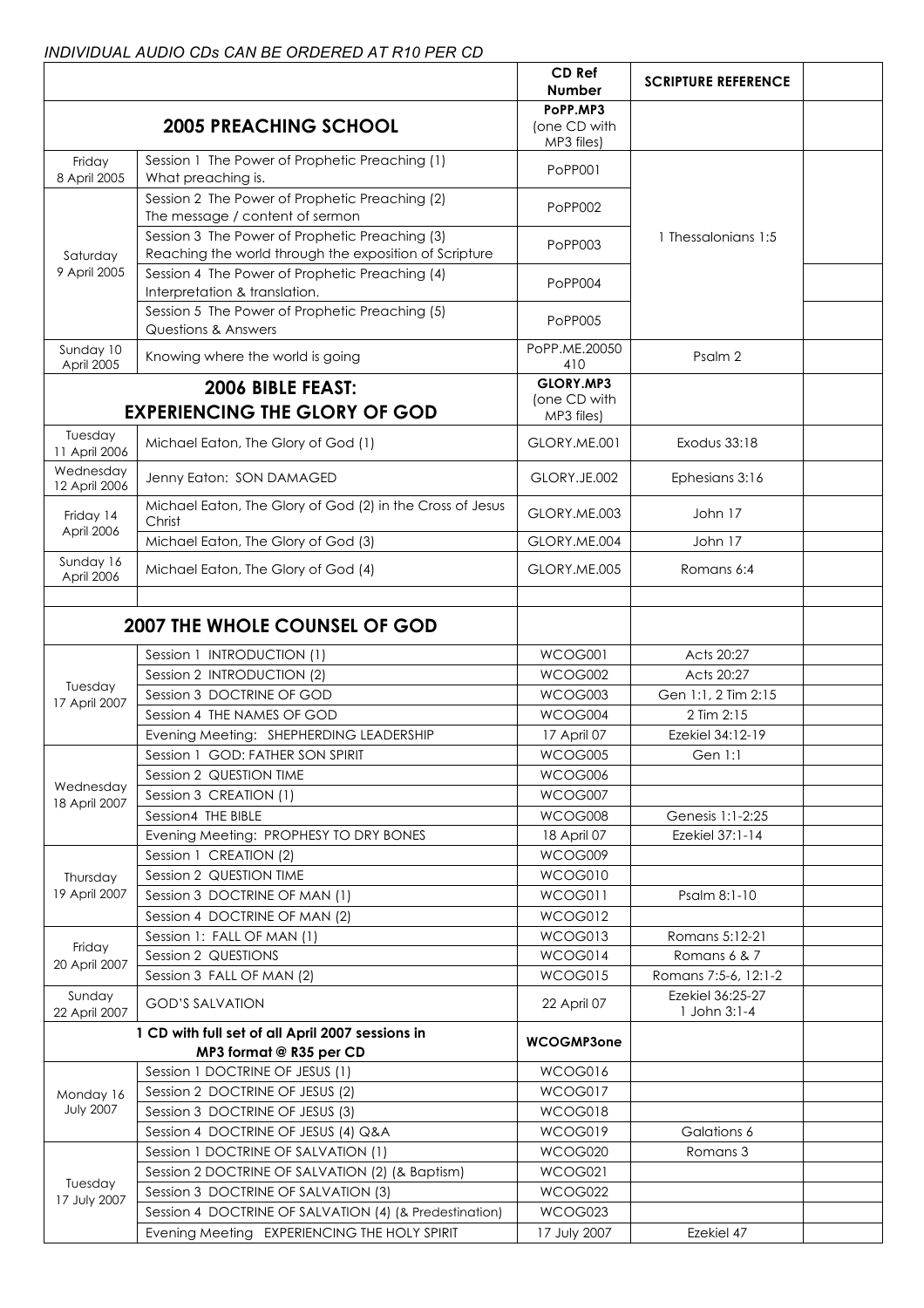| Wednesday<br>18 July 2007<br>Thursday<br>19 July 2007                            | Session 1 WORKING OUT YOUR SALVATION (1)                                            | WCOG024                               | Philippians 2:12-13<br>$2:12-13$ |  |
|----------------------------------------------------------------------------------|-------------------------------------------------------------------------------------|---------------------------------------|----------------------------------|--|
|                                                                                  | Session 2 WORKING OUT YOUR SALVATION (2)                                            | WCOG025                               |                                  |  |
|                                                                                  | Session 3 WORKING OUT YOUR SALVATION (3) Q&A                                        | WCOG026                               |                                  |  |
|                                                                                  | Session 4 WORKING OUT YOUR SALVATION (4)<br>Song of Songs                           | WCOG027                               | Song of Songs                    |  |
|                                                                                  | Evening Meeting: INHERITANCE: SNATCHING VICTORY<br><b>OUT OF DEFEAT</b>             | 18 July 2007                          | Ezekiel 48                       |  |
|                                                                                  | Session 1 DOCTRINE OF THE HOLY SPIRIT (1)<br>The Person of the Holy Spirit          | WCOG028                               |                                  |  |
|                                                                                  | Session 2 DOCTRINE OF THE HOLY SPIRIT (2)<br>Baptism with the Holy Spirit           | WCOG029                               |                                  |  |
|                                                                                  | Session 3 DOCTRINE OF THE HOLY SPIRIT (3)<br>Baptism with the Holy Spirit           | WCOG030                               | 1 Corinthians 12, 13, 14         |  |
|                                                                                  | Session 4 DOCTRINE OF THE HOLY SPIRIT (4) Q&A                                       | WCOG031                               |                                  |  |
|                                                                                  | Session 1 THE GOD WHO SPEAKS<br>Doctrine of Revelation, Inspiration, Authority      | WCOG032                               |                                  |  |
| Friday 20<br><b>July 2007</b>                                                    | Session 2 THE BIBLE                                                                 | WCOG033                               |                                  |  |
|                                                                                  | Session 3 AUTHORITY + Q&A                                                           | WCOG034                               |                                  |  |
|                                                                                  | Session 4 How to interpret & apply Scripture                                        | WCOG035                               |                                  |  |
| 1 CD with full set of all 16-20 July 2007 sessions in<br>MP3 format @ R35 per CD |                                                                                     | <b>WCOGMP3two</b>                     |                                  |  |
|                                                                                  | Ezekiel 48 The worldwide church                                                     | 22 July 2007                          | Ezekiel 48:35                    |  |
| Sunday<br>22 July 2007<br>Monday<br>23 July 2007                                 | The Church (evening in Southside, Durban)                                           | 22 July<br>evening,<br>Sessions 1 & 2 | Mt 16:13-20                      |  |
|                                                                                  | Session 1 DOCTRINE OF THE CHURCH (1)<br>UNIVERSAL CHURCH                            | WCOG036                               |                                  |  |
|                                                                                  | Session 2 DOCTRINE OF THE CHURCH (2)<br>Israel / State & Church / Church & churches | WCOG037                               |                                  |  |
|                                                                                  | Session 3 DOCTRINE OF THE CHURCH (3) Q&A                                            | WCOG038                               |                                  |  |
|                                                                                  | Session 4 DOCTRINE OF THE CHURCH (4)<br>Church Ministries (Prophetic and apostolic) | WCOG039                               |                                  |  |
|                                                                                  | Session 1 DOCTRINE OF THE CHURCH (5)<br>THE LOCAL CHURCH                            | WCOG040                               |                                  |  |
| Tuesday                                                                          | Session 2 DOC. OF THE FUTURE (1) Kingdom / Daniel                                   | WCOG041                               |                                  |  |
| 24 July 2007                                                                     | Session 3 DOCTRINE OF THE FUTURE (2) Daniel's vision                                | WCOG042                               | Daniel 6                         |  |
|                                                                                  | Session 4 DOCTRINE OF THE FUTURE (3) Q&A                                            | WCOG043                               |                                  |  |
|                                                                                  | Evening Meeting: MAINTAINING UNITY                                                  | 24 July 2007                          | Romans 14                        |  |
|                                                                                  | Session 1 DOCTRINE OF ESCHATOLOGY (4)<br>Exposition on Daniel 9 & 10                | WCOG044                               | Daniel 9 & 10                    |  |
| Wednesday                                                                        | Session 2 DOCTRINE OF ESCHATOLOGY (5)                                               | WCOG045                               |                                  |  |
| 25 July 2007                                                                     | Session 3 DOCTRINE OF ESCHATOLOGY (6)                                               |                                       |                                  |  |
|                                                                                  | Exposition on Mth 24, Q&A                                                           | WCOG046                               | Mt 24                            |  |
|                                                                                  | Session 1 DOCTRINE OF ESCHATOLOGY (7) Revelation                                    | WCOG047                               |                                  |  |
| Friday<br>27 July 2007                                                           | Session 2 DOCTRINE OF ESCHATOLOGY (8) Revelation                                    | WCOG048                               | Revelation 20                    |  |
|                                                                                  | Session 3 DOCTRINE OF ESCHATOLOGY (9) Q&A                                           | WCOG049                               |                                  |  |
| 1 CD with full set of all 22-27 July 2007 sessions in<br>MP3 format @ R35 per CD |                                                                                     | WCOGMP3thr<br>ee                      |                                  |  |